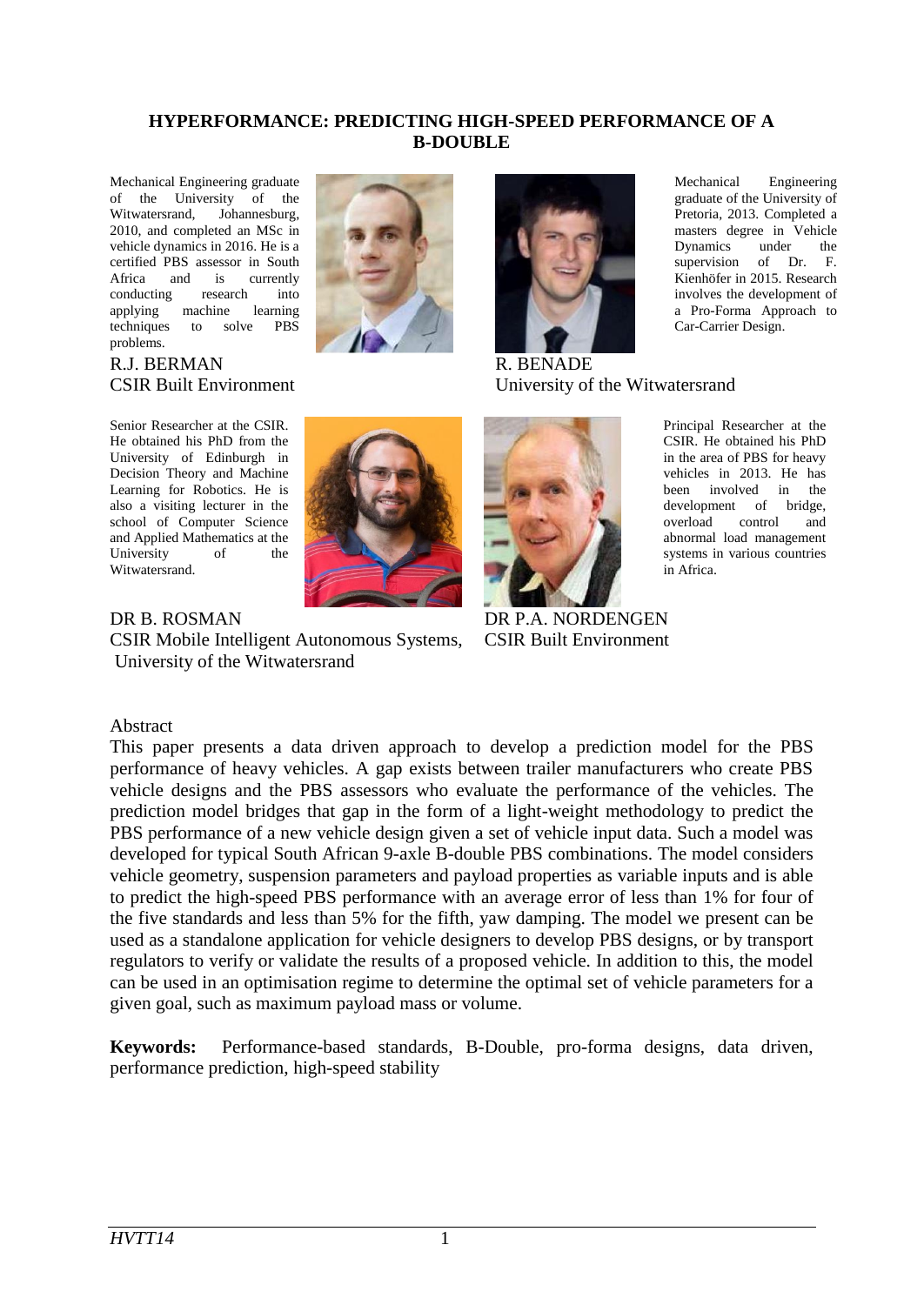# **1. Introduction**

A performance-based standards (PBS) scheme has been running as a pilot project in South Africa (RSA) under the banner of the "Smart Truck" project, since the introduction of the first two PBS vehicles in 2007 (Nordengen, 2014). Since then, the project has grown to include 163 PBS vehicles operating across six industries, and grew by 45 vehicles in 2015 alone (Steenkamp & Nordengen, 2016). With only four certified PBS assessors in the country, of which only two assessors are currently available full-time, the local assessment capacity is limited.

The increase in the number of PBS vehicles has highlighted a number of challenges for the RSA PBS pilot project. Conducting PBS assessments in the South African context has proven to be a costly and time-consuming process. This is due to the limited knowledge and understanding of the effects of overall vehicle design on dynamic performance of vehicles; as well as on the performance standards.

These challenges are highlighted in the long, highly iterative design cycles of back-and-forth design iterations between trailer designers, truck tractor OEMs, and PBS assessors; to create new PBS vehicle designs that meet the operator's requirements, as well as meeting the minimum required PBS limits. It is not uncommon for this process to span two or three years, which greatly increases the cost of developing and deploying PBS vehicles. This is contrary to the overarching goals of PBS, namely increasing the efficiencies, and reducing the costs, of road freight transportation.

In this paper, we propose a methodology for the development of a novel, lightweight tool for predicting the performance of PBS vehicles; as well as present a proof of concept for a 9-axle B-double. The model we present is similar to previous lightweight assessment tools, such as pro-forma designs and blueprint designs, by being able to predict compliance to the performance standards. Its novelty however, lies in the flexibility and range of input parameters it accepts.

# **2. Current PBS Process in RSA**

Typically, a heavy vehicle operator wishing to implement a PBS vehicle will approach a trailer manufacturer for a concept design. This design will then be submitted for evaluation to one of the certified assessors utilising the PBS approach. The design will also be submitted for an infrastructure assessment that considers both pavement wear and bridge loading. Should the proposed vehicle perform adequately, in both the safety assessment and the infrastructure analysis, the operator may then apply for Concept Approval (CA) from each of the nine South African provincial Departments of Transport (DoT), in which the vehicles are intended to operate (CSIR, 2016).

If the operator is granted a CA, the safety assessment and infrastructure analysis reports are evaluated by the Smart Truck Review Panel (RP). The operator will only be permitted to apply to the DoT for operational permits to begin operating the vehicles once the analyses have been approved by the RP. Before the operational approval will be granted, each PBS vehicle is individually commissioned (or certified) to ensure that the combination is within specification of the approved design.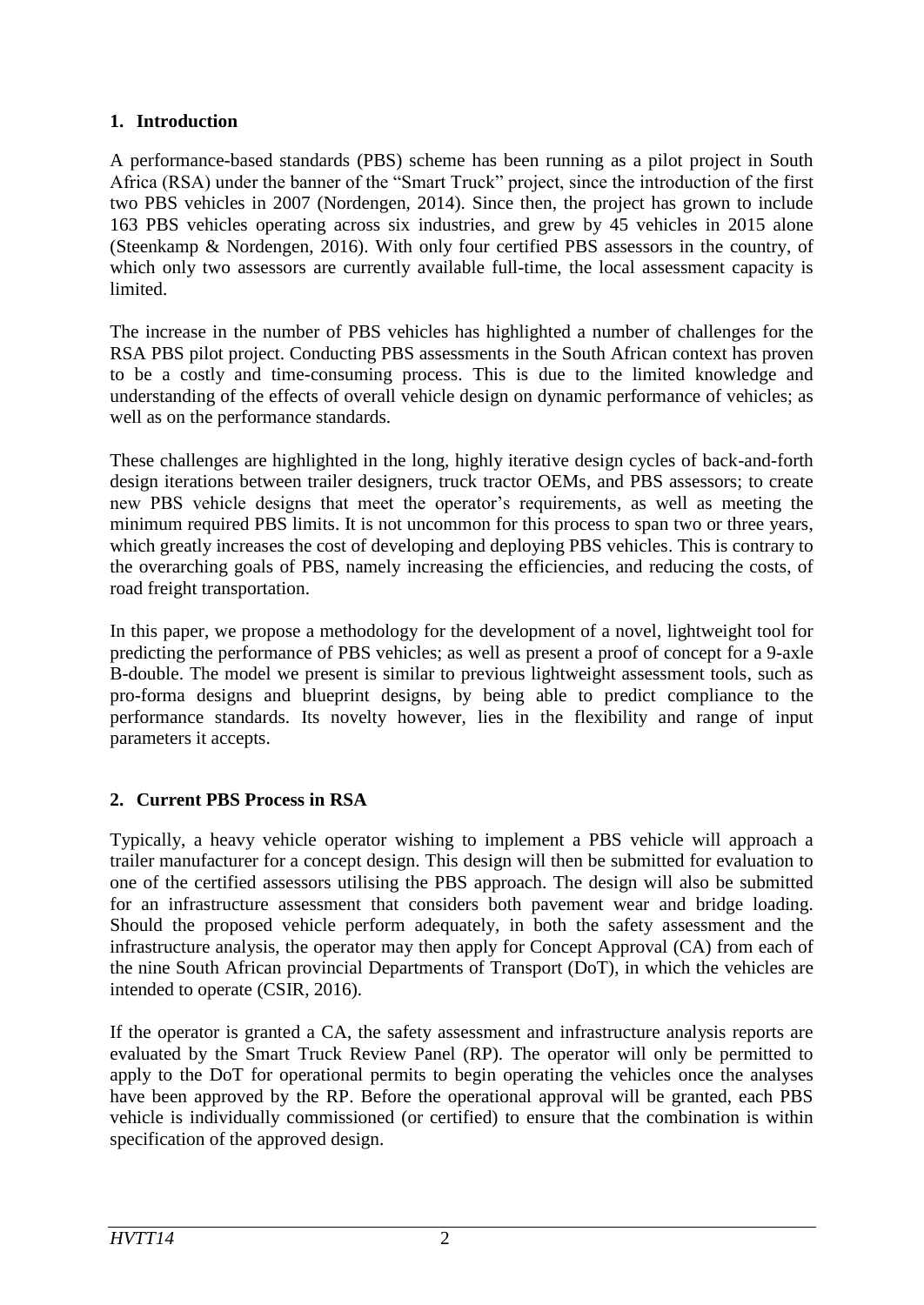The development and assessment process is time consuming and costly, even in the rare case of a proposed vehicle passing both the safety assessment and infrastructure analysis without any design revisions being required.

The DoT and trailer manufacturers rely on the two full-time PBS certified assessors for the results of each iteration of every PBS concept design. This places a great demand on the current assessors and further increases the time and financial costs for the operator in question. In addition, the rate at which new combinations can be assessed is limited, which stifles the growth of the South African PBS project.

Trailer manufacturers and DoT authorities are fully reliant on the qualified PBS assessors for not only conducting PBS safety assessments, but also for verification, guidance, and advice, relating to the performance of concept vehicles.

Many of the current legal vehicle designs, complying with the South African National Road Traffic Act (NRTA), have evolved over many years on a trial and error basis. It has been discovered that many of the common so-called workhorse vehicles in RSA do not meet the minimum performance requirements of the PBS scheme. It is worth noting that local trailer manufacturers, through developing PBS vehicles, have begun incorporating the design elements to their baseline vehicles.

There is therefore a need for a tool to quickly determine the PBS performance of a new vehicle design, without submitting it through the formal PBS assessment process. Such a tool would also be able to provide insights into the performance of legal baseline vehicles, and would not be limited to proposed PBS vehicles.

### **3. Current Assessment Tools**

De Pont presented a set of pro forma designs for various vehicle configurations, after having assessed a number of designs for each configuration: the designs that achieve satisfactory performance formed the basis for the pro forma designs (De Pont, 2010). De Pont focussed mainly on the low-speed performance of the vehicles, however once the low-speed pro-forma designs were established, high-speed performance was also cross-checked for the limiting cases.

Building on from the pro-forma designs of de Pont, Benade *et al.* presented a parameterised model for evaluating the low-speed performance of typical RSA truck-and-trailer car-carriers that was based solely on vehicle geometry (Benade, et al., 2015). This model considered the effects of varying vehicle geometry on the low-speed standards, giving the vehicle designer greater insight into the performance of their design as well as the vehicle parameters that would need to be adjusted to ensure low-speed PBS compliance.

de Saxe presented a generic model for determining the low-speed PBS performance. This approach is based solely on vehicle geometry, and as such, this model is very efficient at evaluating low-speed performance. This model allows for greater flexibility in vehicle configurations than current pro forma designs, but this model is limited to the low-speed standards (de Saxe, 2012).

Berman *et al.* presented a predictive model for the low-speed performance of a B-double (Berman, et al., 2015). The inputs for their low-speed PBS model were also based purely on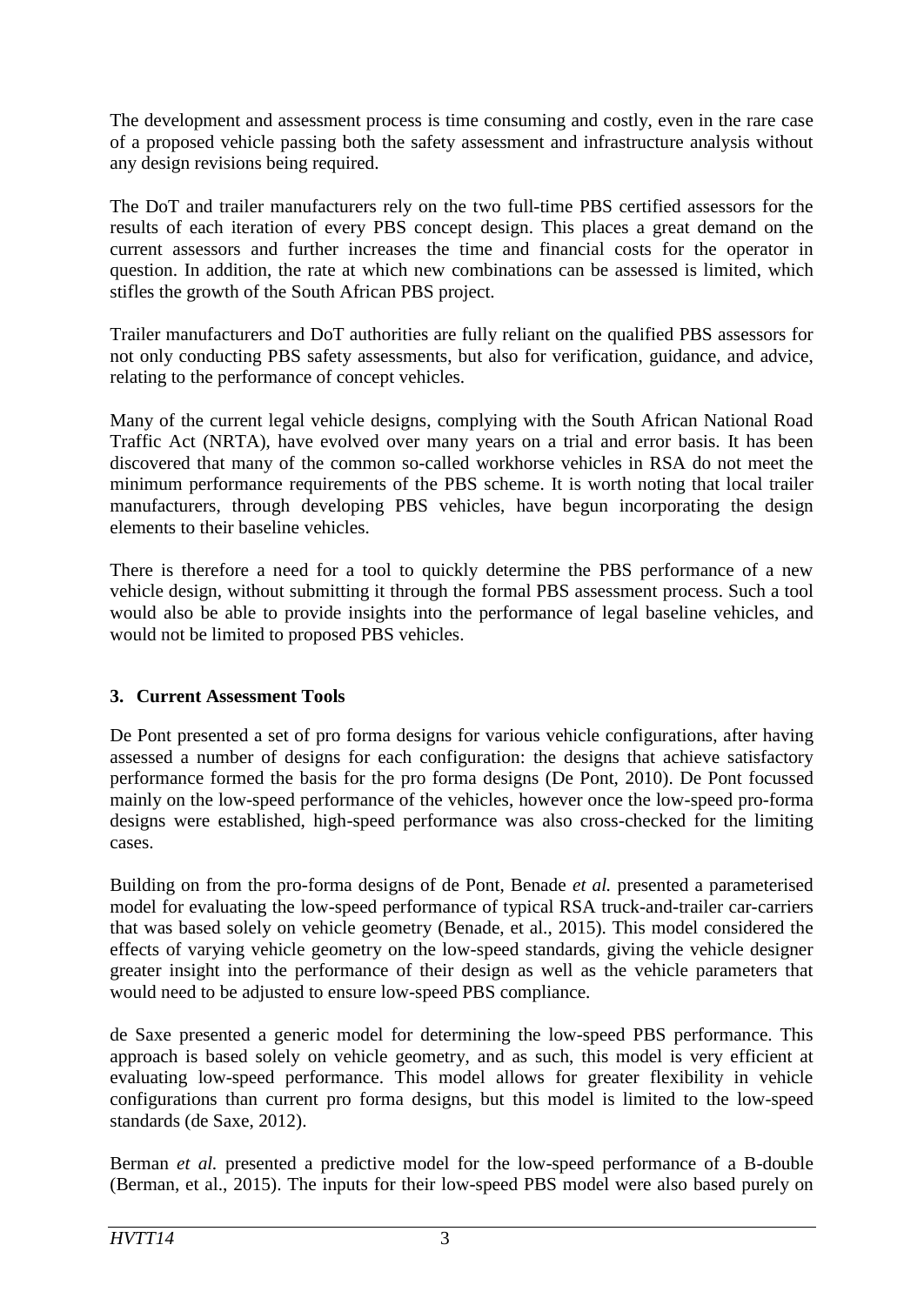vehicle geometry, and the model is able to predict the PBS level that a specific design was able to achieve. Once again, this analysis was limited to the low-speed PBS.

Following on from this, Benade *et al.* presented an analysis of techniques to determine the roll stability of heavy vehicles (Benade, et al., 2016). This work identified the New Zealand Land Transport Rule (New Zealand Government, 2014) as a relatively accurate and computationally cost-effective approach to predicting static rollover threshold (SRT). This analysis considered only heavy vehicle roll stability, but can be used in conjunction with one of the low-speed PBS tools. This may be considered suitable to applications such as carcarriers which are more sensitive to the low-speed standards and rollover than the other PBS standards. However, for heavier combinations, the other high-speed standards may be critical.

Dessein *et al.* presented a model to estimate two of the high-speed standards, SRT and rearward amplification (RA) for four vehicle configurations (Dessein, et al., 2012). This work allowed for vehicle configurations to be optimised for payload as well as these two standards, but did not include estimates for the entire set of standards.

### **4. Research Method**

As has been shown, there exists a gap between current pro-forma designs, light-weight assessment tools and the need in industry, as well as amongst transport regulators, for determining the performance of heavy vehicles using the PBS framework. Such a tool would not be intended to replace formal PBS safety assessments, but would be used as a guide and design tool, as well as a validation tool for transport regulators.

We propose a data driven approach as a methodology for developing such a tool, and we present a fully parameterised model for a 9-axle B-double Smart Truck, illustrated in [Figure](#page-4-0)  [1.](#page-4-0) The model we present is one such example of the application of the methodology, which can be applied to any other heavy vehicle configuration.

# **4.1 Data Driven Approach**

A data driven approach, using techniques from the field of machine learning, allows for the development of a fully parameterised multi-variate model to predict the performance of a previously unseen vehicle. This prediction is based solely on data describing the performance of similar vehicles. Such an approach is agnostic to the source of the data and the model underlying it, and in addition is adaptive to different conditions.

The general data driven methodology we present involves the development of a mathematical model to predict the PBS performance of a new vehicle. The model we developed (a variant of an artificial neural network) is trained on data in the form of thousands of randomly generated vehicles with different parameters (as input variables) and PBS performance (as output variables). This training process modifies the model parameters so as to provide the best fit of the model to the training data, in a way that allows it to generalise to new and unseen vehicle combinations.

The hyperparameters of the prediction model (internal tuning parameters that affect the model's performance and accuracy) were optimised using a Bayesian optimisation regime. This optimisation process used Gaussian Processes to determine the optimal combination of hyperparameters that gave the greatest accuracy of the prediction model. Using this optimisation regime allowed for the global optimum of the non-convex optimisation problem to be found (Kawaguchi, et al., 2015).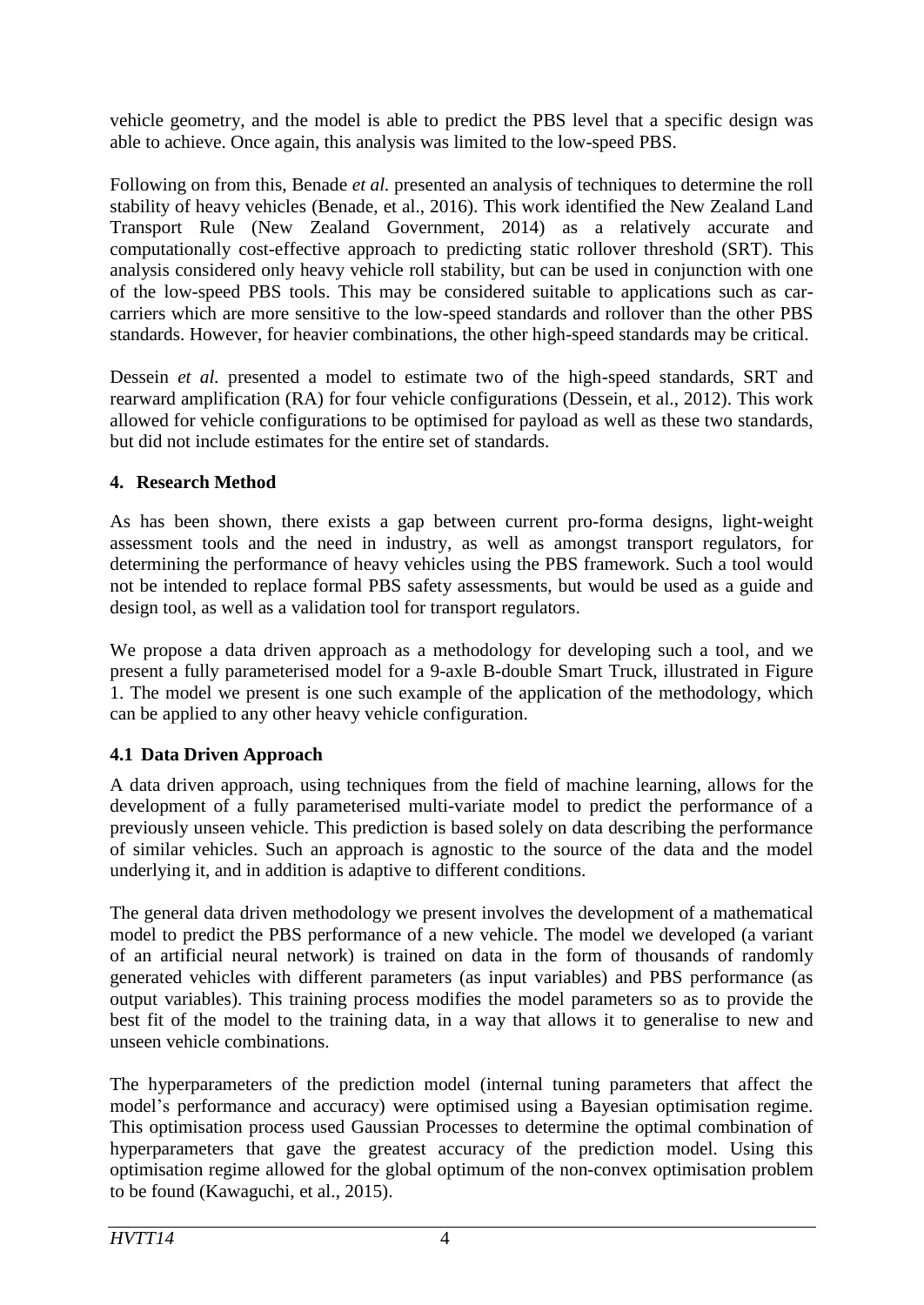The B-double is one of the most common work-horse heavy vehicles in South Africa. Recently, there have been numerous applications for PBS B-double combinations and as such, a 9-axle B-double was chosen as the vehicle configuration for this study. A number of PBS Bdouble combinations which comply with the legal length limit (22 m) but exceed the legal mass (>56 tonnes) have been proposed and implanted, as have, many B-double combinations that exceed both the legal length and mass limits. The prediction model was developed to account for both of these cases. [Figure 1](#page-4-0) shows the typical layout and axle masses of a 9-axle PBS B-double combination.



**Figure 1: Typical PBS B-Double configuration**

# <span id="page-4-0"></span>**4.2 PBS Simulation**

All vehicle combinations considered in this study were assessed in line with the rules of the Australian PBS Scheme, as compiled by the Australian National Transport Commission (NTC, 2008), subject to the additional requirements and amendments prescribed by the RSA RP.

The PBS standards considered in this investigation are: static rollover threshold (SRT), highspeed transient offtracking (HSTO), rearward amplification (RA), tracking ability on a straight path (TASP) and yaw damping (YD). The dynamic simulations were all conducted using the TruckSim 8.1 multibody dynamics simulation (MDS) package, with all postprocessing conducted using Matlab®.

In order to limit the complexity of this investigation, a number of assumptions regarding the vehicle combinations and input data were made. It was decided that all combinations would use the same tyres: 385/65 R 22.5 for the steer axle and dual 315/80 R22.5 tyres on all other axles, as is standard in RSA. The tyre data for the tyres used in this analysis was obtained directly from a tyre manufacturer under non-disclosure agreement and was held constant for all combinations.

Similarly, the type and layout of suspension was fixed. It was decided that mechanical suspension would be used for the steer and drive axles of the truck tractor, and a common air suspension layout was used for both trailers. The vertical stiffnesses (airbags for the trailers) were fixed for the study, but the auxiliary roll stiffnesses were used as input variables.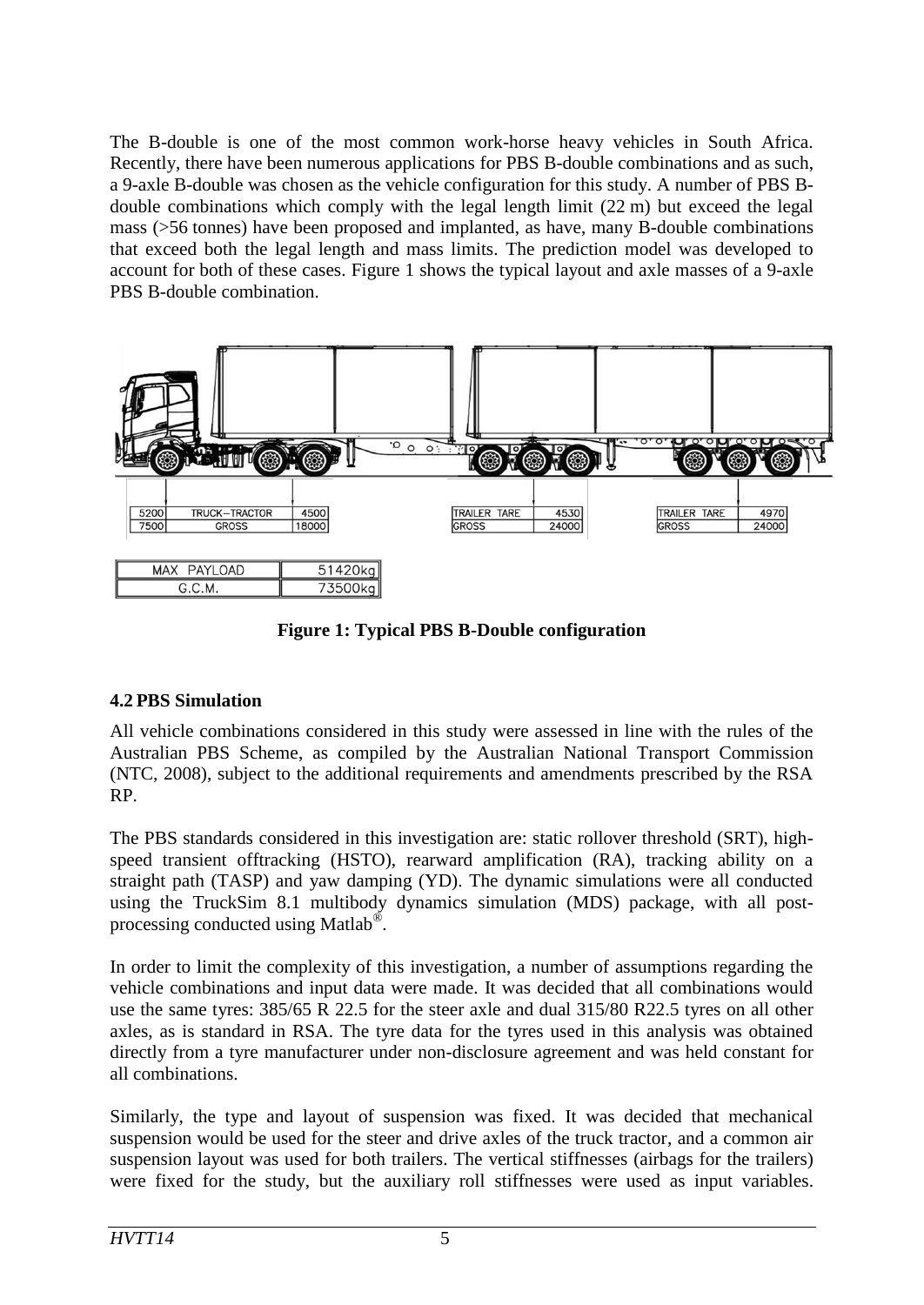Underslung suspension was used for the leader trailer, with overslung suspension used on the follower trailer on all combinations. All dampers, as well as roll centre heights and roll steer coefficients for all axles were likewise fixed.

The list of parameters that were selected as variables, with their corresponding upper and lower bounds are given in [Table 1.](#page-5-0)

Truck Tractor Minimum Bound Upper Bound Steer Track (mm) 1 950 2 200 Steer Aux Roll Steer Aux Roll  $\begin{array}{cc} 0 & 7000 \\ \text{(Nm/deg)} & 0 \end{array}$ Drive Track (mm) 1 700 1 900 Drive Aux Roll Drive Aux Roll  $\begin{array}{cc} 0 & 20000 \\ \text{(Nm/deg)} & 0 & \end{array}$ Wheelbase (mm) 3 800 4 000 Axle Spacing  $(\text{mm})$   $5 \text{pacmg}$   $[1350, 1360, 1370]^+$ Hitch Offset  $(\text{mm})$   $\qquad \qquad 600$  0 Hitch Height (mm) 1 100 1 400 Front Ovrhng (mm) UVIIIIg 1 200 1 700 Front Width (mm)  $1 100$  1 300 Rear Width (mm) 1 000 1 250 Payload Minimum Bound Total Mass (kg) 41 000 51 800  $CoG$  Height (mm)\*\* 500 1 400

<span id="page-5-0"></span>

|  | Table 1: List of vehicle parameters used as input variables |  |
|--|-------------------------------------------------------------|--|
|  |                                                             |  |

| Leader Trailer    | Minimum                           | Upper |  |
|-------------------|-----------------------------------|-------|--|
|                   | Bound                             | Bound |  |
| Deck Length (mm)  | 6000                              | 8500  |  |
| Front Ovrhng (mm) | 1400                              | 1900  |  |
| Wheelbase (mm)    | 7500                              | 9200  |  |
| Axle Spacing (mm) | $[1350, 1360, 1370]$ <sup>+</sup> |       |  |
| Axle Track (mm)   | 1800                              | 2000  |  |
| Aux Roll (Nm/deg) | 5000                              | 25000 |  |
| Hitch Offset (mm) | -150                              | 150   |  |
| Hitch Height (mm) | Tractor                           |       |  |
| Rear Ovrhng (mm)  | $WB + 1.5*AS$                     |       |  |
| Rear Width (mm)   | 1100                              | 1300  |  |
| Deck Height (mm)  | Hitch Height $+150$               |       |  |
| Deck Width (mm)   | 1200                              | 1300  |  |
| Payload Mass (kg) | 0.36*Payload                      |       |  |
|                   |                                   |       |  |

|                   | Minimum<br>Upper |       |  |
|-------------------|------------------|-------|--|
| Follower Trailer  | Bound            | Bound |  |
| Deck Length (mm)  | 11000            | 14500 |  |
| Front Ovrhng (mm) | 1400             | 1900  |  |
| Wheelbase (mm)    | 7800             | 9500  |  |
| Axle Spacing (mm) | Leader           |       |  |
| Track (mm)        | Leader           |       |  |
| Aux Roll (Nm/deg) | Leader           |       |  |
| Rear Ovrhng (mm)  | Deck - FO - WB   |       |  |
| Rear Width (mm)   | 1200             | 1300  |  |
| Payload Mass (kg) | 0.64*Payload     |       |  |
|                   |                  |       |  |

Upper Bound

+ Discreet values \*\* Above deck height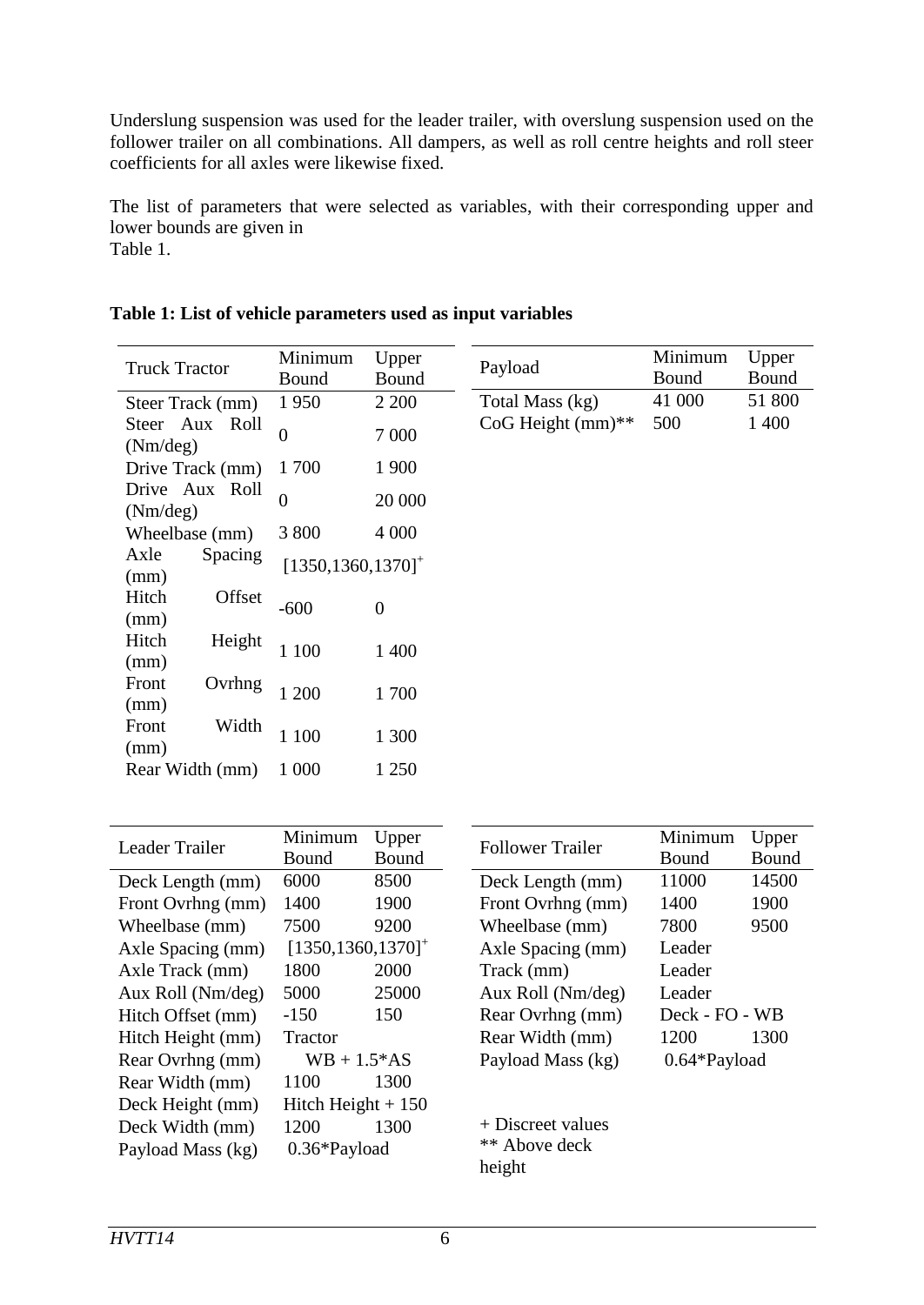From these inputs, 36 470 unique vehicle combinations were created, by randomly sampling across each range using a uniform distribution. In the case of the discrete variables, three bins were chosen and sampled randomly, again from a uniform distribution. A number of checks were performed on each combination to ensure that the resulting vehicles were physically possible, and also to ensure that the axle loads did not exceed the RSA legislated limits of 7 700 kg for a steer axle, 18 000 kg for a twin axle group and 24 000 kg for a tridem axle group.

Each combination was systematically simulated in TruckSim, according to the PBS requirements of the NTC. The performance of each combination in all five high-speed standards was then calculated from the simulation data. These results were recorded and the next combination was simulated.

# **5. Prediction Models**

There are two main types of prediction models, namely regression and classification. Classification is used for cases where the output or required result is given a label/class (categorical variable), such as male or female, and regression is used in case where the required output is numerical. PBS performance is recorded as both a numerical value and class with the resulting Level. It was decided that due to the relative simplicity in determining the class label from the numeric value, that regression would be used for the prediction model.

The goal of regression is to create a model, or function, to describe how the input parameters or variables combine to result in the output, which in this case was the PBS performance for each of the five high-speed standards. A unique model would be required for each standard. There is however a trade-off in that the desire is to choose a prediction model that represents as close an approximation as possible to the target function, with the caveat that the more expressive the representation, the greater the number of unique input combinations are required to learn the underlying function (Mitchell, 1997).

### **5.1 Development of Prediction Models**

There are numerous mathematical models that can be used for regression problems; however the two models that were used in this study are both classed as neural networks.

### *Neural Networks*

Neural networks (NN) are based on a biological model of neurons in the brain, comprised of a complex and dense web of interconnected neurons. Each neuron is a very simple unit which takes a number of real-valued inputs and produces a single real-valued output. Multiple layers of these interconnected neurons allow complex and highly non-linear functions to be modelled. These multiple layers are known as hidden layers, with only the input and output values being "seen" or known (Mitchell, 1997).

The mathematical operation that occurs at each neuron is a weighted linear combination of all inputs, known as a linear basis function (Bishop, 2006). The number of hidden layers and the number of neurons per layer will affect the performance of the NN model, and these parameters need to be tuned to find the network with optimal performance.

# *Radial Basis Function Neural Network*

A specific type of NN, the radial basis function NN (RBFNN) utilises a radial basis function (a Gaussian distribution) in a single hidden layer as opposed to the weighted linear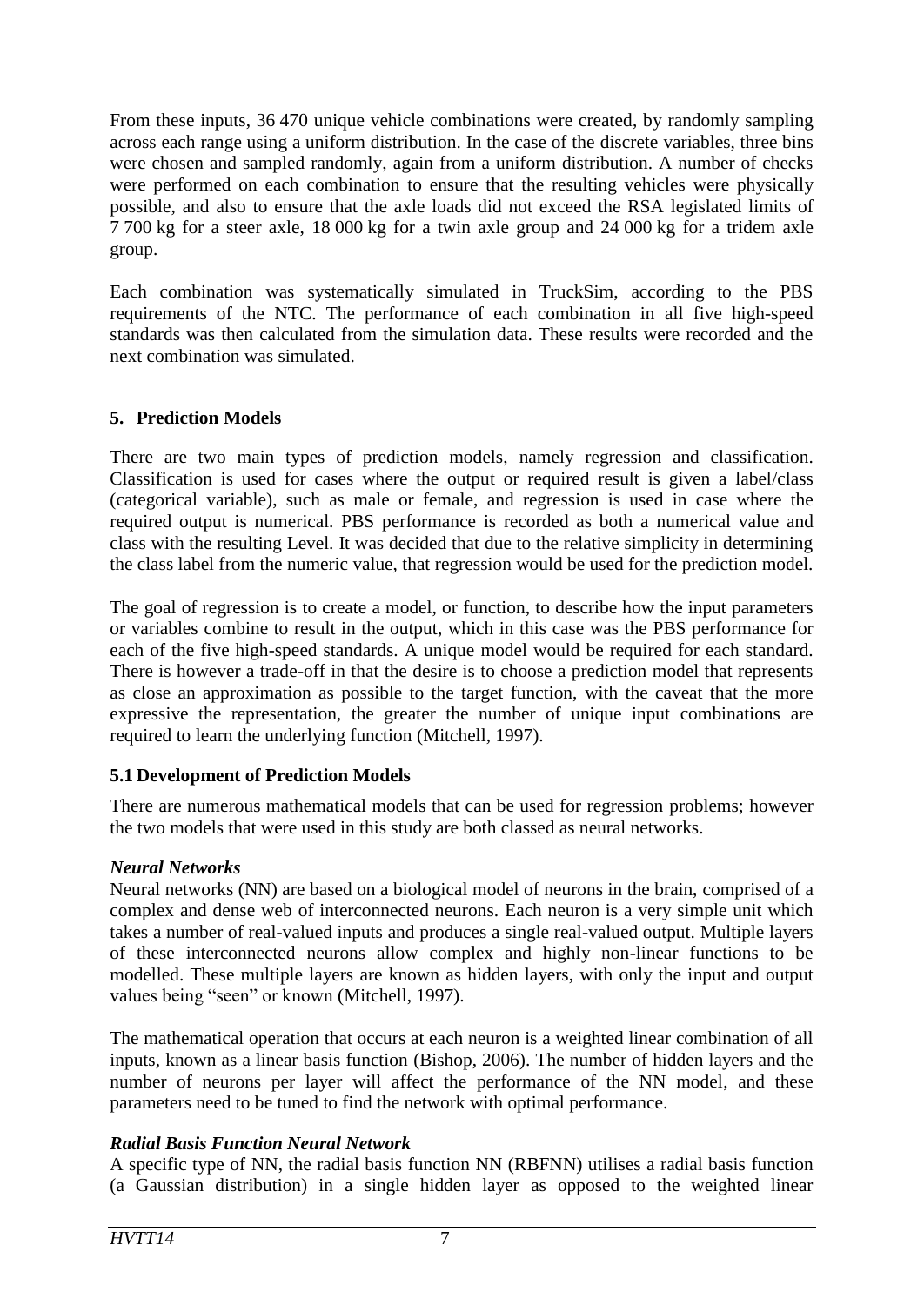combination in a standard NN. RBFNN are very simple networks, but can accurately model multivariate non-linear functions, due to the Gaussian basis function.

### **5.2 Model Architecture**

In total, 48 vehicle input parameters were modified for each unique vehicle combination that was simulated. Many of these parameters are interrelated, such as payload mass and the corresponding moment of inertia, and as such some parameters were a calculated combination of others.

The 36 470 vehicle combinations were split into two groups to model each high-speed standard. The first group (labelled training data) was used to tune the prediction model, and the second group (labelled testing data) was used to test the accuracy of the model. This is a machine learning technique known as validation, and is employed to ensure that the resulting model is not overly tuned to the specific set of training data used, and that the model can generalise to new and unseen combinations with high accuracy.

A unique mathematical model was developed for each of the PBS standard considered. RBFNNs were found to give the best overall accuracy for four of the five standards, with a multilayer NN selected for YD. The outputs from each model are then combined to determine the overall PBS performance according to the NTC rules. [Figure 2](#page-7-0) shows the architecture of the high-speed prediction model for a 9-axle B-double configuration.



**Figure 2: Architecture of the Prediction Model**

# <span id="page-7-0"></span>**6. Performance and Results**

The input parameters were selected per standard, using so-called expert knowledge, with the number of unique input parameters for each standard listed in [Table 2.](#page-8-0) The metrics used to determine the accuracy of each model were maximum absolute percentage error and average absolute percentage error. These errors were calculated as the difference between the actual performance value in the test data (determined from the TruckSim simulations), and the value predicted by the model.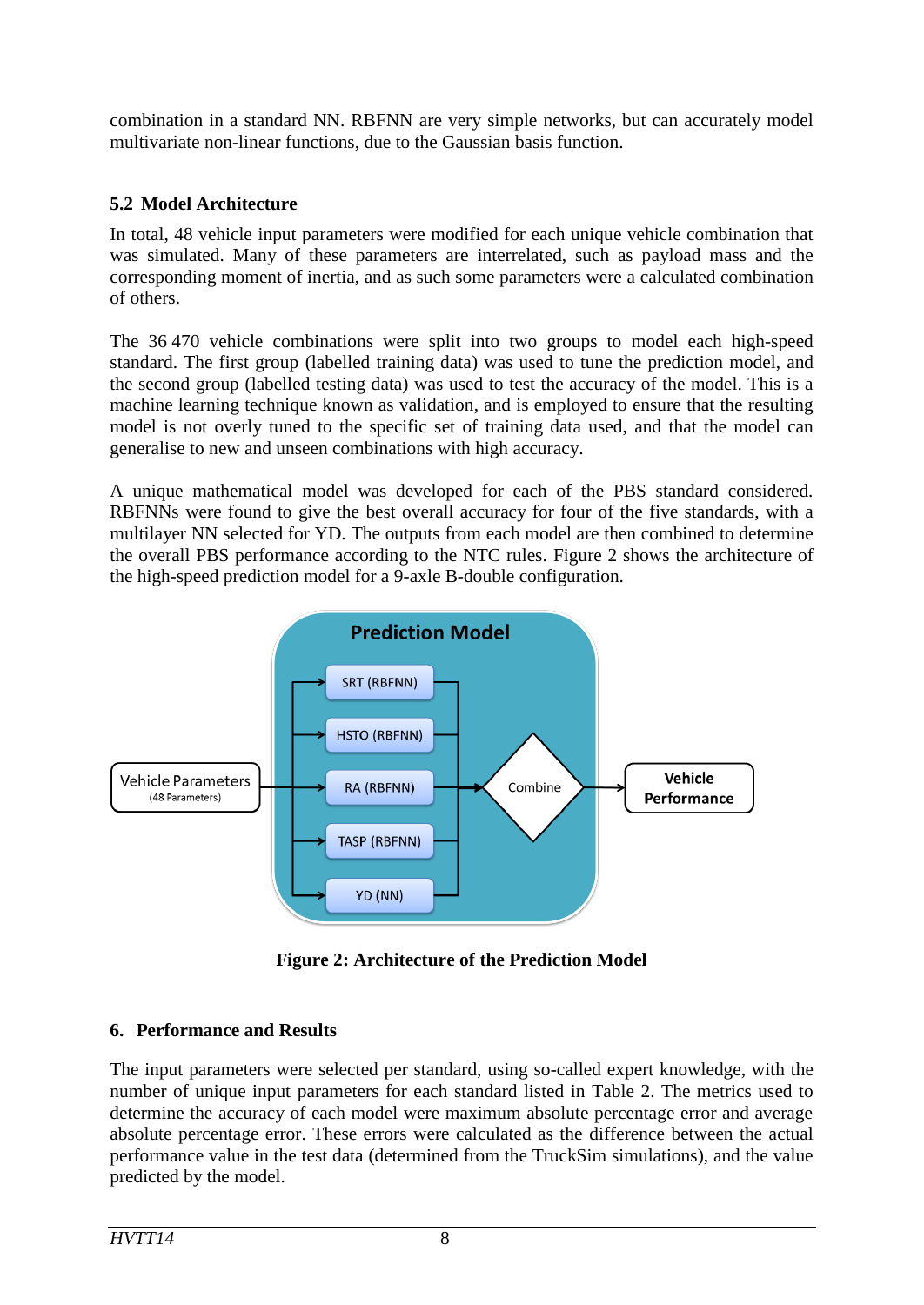<span id="page-8-0"></span>

|         | Number of<br>parameters | Training<br>Data | <b>RBFNN</b><br>Spread | <b>NN</b><br>Hidden<br>Layers | Max<br>Absolute<br>Percentage<br>Error $(\% )$ | Ave<br>Absolute<br>Percentage<br>Error $(\% )$ |
|---------|-------------------------|------------------|------------------------|-------------------------------|------------------------------------------------|------------------------------------------------|
| SRT(g)  | 27                      | 10 000           | 41 039                 |                               | 5.39                                           | 0.4517                                         |
| HSTO(m) | 27                      | 10 000           | 14 805                 |                               | 5.51                                           | 0.5059                                         |
| RA(g)   | 27                      | 5 0 0 0          | 19 29 8                |                               | 6.41                                           | 0.3219                                         |
| TASP(m) | 30                      | 1 000            | 95 506                 |                               | 0.56                                           | 0.0729                                         |
| $YD(-)$ | 27                      | 15 000           |                        | [20, 6, 12]                   | 36.06                                          | 4.0140                                         |

### **Table 2: Model Parameters and Performance**

[Table 3](#page-8-1) shows confusion matrices for the results of the five high-speed models. The top row headings represent the actual performance as simulated, and the last column headings represent the predicted performance. The values in the confusion matrices represent the number of combinations that were predicted for each performance level. For example all 971 combinations that had Level 2 performance for HSTO were correctly predicted as Level 2.

From the SRT confusion matrix, it can be seen that of the 21 791 combinations that achieved Level 1 performance, 135 were predicted to have failed; this is known as a false negative and is conservative. However, of the 14 679 combinations that failed the SRT standard, 210 were predicted as passing, this is known as a false positive and is not conservative.

Out of 36 470 combinations, 136 combinations that achieved Level 2 performance or higher overall were predicted as failing, 0.37% were false negatives. A total of 211 combinations that failed were predicted to have achieved Level 1 performance, 0.58% false positives.

| <b>HSTO</b> |                |             |                  |         |         | <b>SRT</b>     |         |
|-------------|----------------|-------------|------------------|---------|---------|----------------|---------|
| Level 1     | Level 2        | Level 4     | Fail             |         | Level 1 | Fail           |         |
| 35499       | $\theta$       | $\Omega$    | $\overline{0}$   | Level 1 | 21656   | 210            | Level 1 |
| $\Omega$    | 971            | $\theta$    | $\theta$         | Level 2 | 135     | 14469          | Fail    |
| $\Omega$    | 0              | $\theta$    | $\boldsymbol{0}$ | Level 4 |         |                |         |
| $\Omega$    | 0              | $\theta$    | $\boldsymbol{0}$ | Fail    |         |                |         |
|             |                |             |                  |         |         |                |         |
|             |                | <b>TASP</b> |                  |         |         | <b>RA</b>      |         |
| Level 1     | Level 2        | Level 4     | Fail             |         | Level 1 | Fail           |         |
| 36470       | $\overline{0}$ | $\Omega$    | $\overline{0}$   | Level 1 | 36498   |                | Level 1 |
| $\Omega$    | 0              | $\Omega$    | $\Omega$         | Level 2 |         | $\overline{0}$ | Fail    |
| $\Omega$    | 0              | $\Omega$    | $\Omega$         | Level 4 |         |                |         |
|             |                |             | $\overline{0}$   | Fail    |         |                |         |

### <span id="page-8-1"></span>**Table 3: Confusion matrices for the high-speed standards**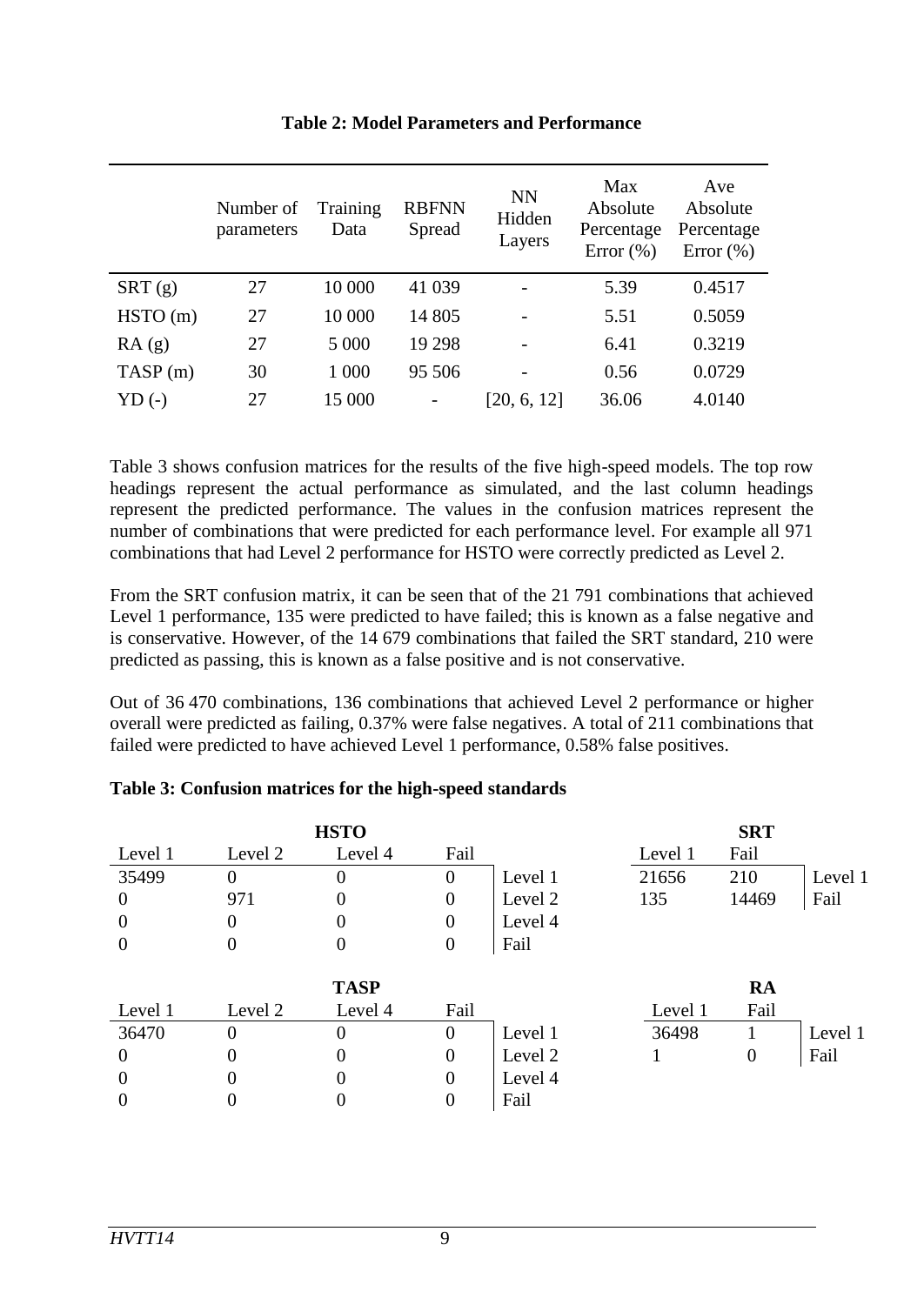|                   | YD                |         |
|-------------------|-------------------|---------|
| Level 1           | Fail              |         |
| 36470             | $\mathbf{\Omega}$ | Level 1 |
| $\mathbf{\Omega}$ | $\mathbf{\Omega}$ | Fail    |

The accuracy of the NN for predicting YD performance, given in [Table 2,](#page-8-0) was less than that of the other standards; however the following should be noted: B-double combinations inherently have good YD, as can be seen from only 1 out of the 36 470 combinations having failed the YD standard. Additionally, the YD value reported in the PBS scheme in the minimum value of three measures, the unit yaw rate, hitch articulation angle and hitch articulation angle. The critical YD value will vary per combination. The minimum operation used to report YD introduces additional complexity to the prediction of the value.

For the 9-axle B-double prediction model, the accuracy of the YD predictions was deemed to be acceptable. These factors will however need to be taken into account when developing prediction models for other vehicle configurations.

The computation time required to predict the PBS performance of a new, unseen combination by the presented model is less than a tenth of second. This is compared to several hours for a formula assessment by an accredited assessor using MDS software such as TruckSim. The model does not require an understanding of vehicle dynamics and can therefore be used directly by trailer designers or transport regulators. The model can be used to efficiently evaluate thousands of combinations in an optimisation regime to optimise certain parameters given a set of defined constraints. An example would be to determine the suspension parameters and trailer wheelbases required for a given payload to ensure that the combination meets Level 2 PBS requirements. This process would inform vehicle design and allow for PBS performance to be incorporated at the beginning of the design process and not the end, as is currently the case.

### **7. Conclusions**

The process of assessing and implementing new PBS vehicle in RSA is a time consuming and costly process, usually requiring numerous vehicle design iterations. In addition to this, transport authorities have no means of verifying the results of PBS assessments, and as such, there is a need for a light-weight tool to quickly determine the full high-speed PBS performance of a vehicle combination. A methodology for creating such a tool was developed, and a model for a 9-axle B-double was presented. The model requires 30 unique vehicle parameters as inputs. These inputs describe the vehicle geometry, suspension stiffnesses and payload properties. The model was created using neural networks, and was able to predict the PBS performance in SRT, HSTO, RA, TASP with average errors of less than 1%, and errors less than 5% for YD. Further, the model correctly predicted the overall PBS Level in 99.42% of combinations, with only 0.58% of the combinations that did not pass the minimum SRT requirement being predicted as having achieved Level 1 performance. The prediction model presented in this paper is suitable for providing instant PBS performance feedback to trailer and transport regulators. The PBS prediction model we present can additionally be used with an optimisation regime to optimise vehicle design for a specific goal, such as maximum payload mass or volume. This model is not intended to replace the formal PBS assessment process, but is a tool that can be used as a guide to trailer designers as well as transport regulators for fast evaluation or validation.